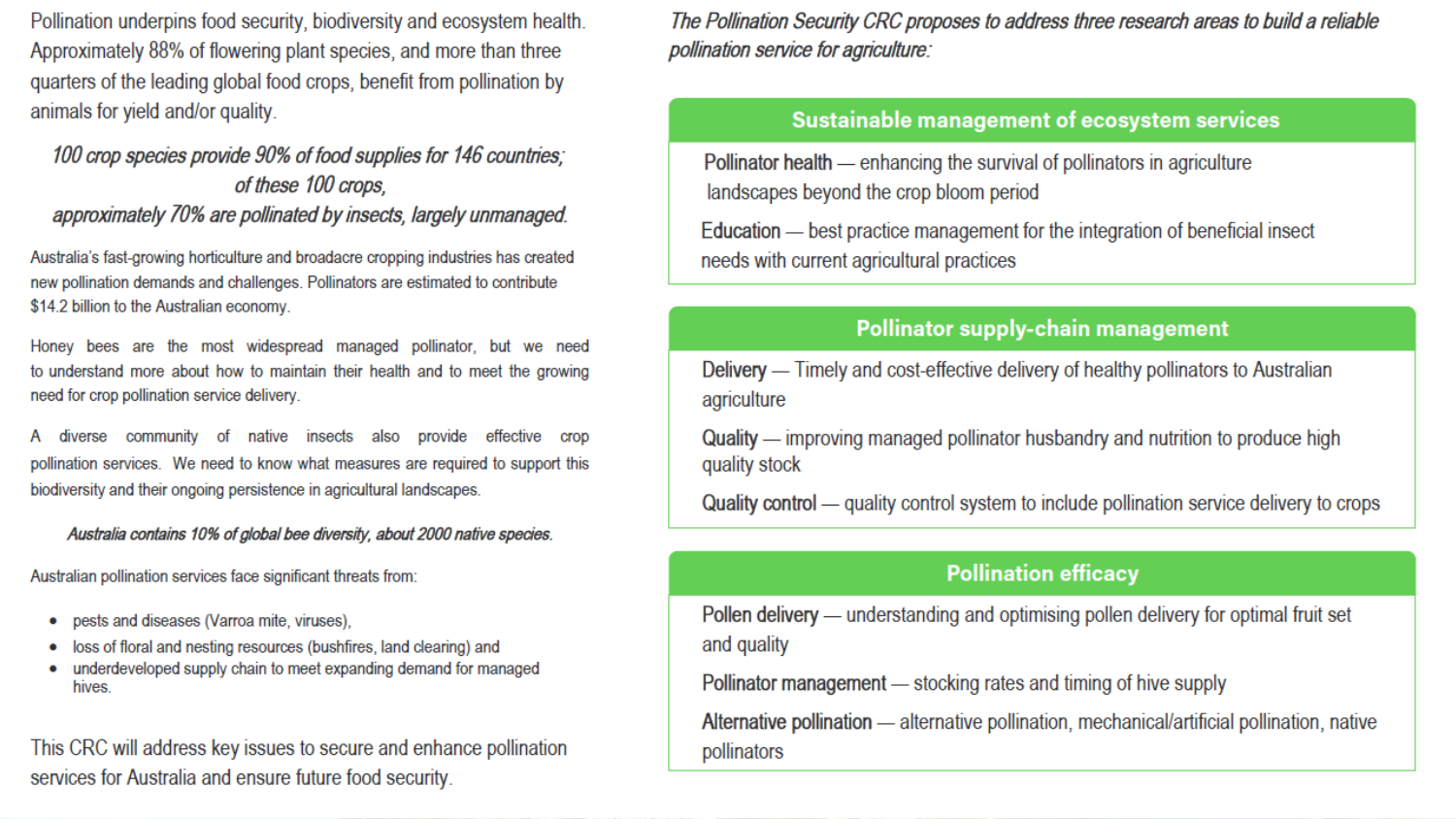# CRC Pollination: Proposed Draft Themes:

- 1. Sustainable management of ecosystem services
- 2. Supply chain: Managed Taxa
- 3. Pollination efficiency: increase yield and quality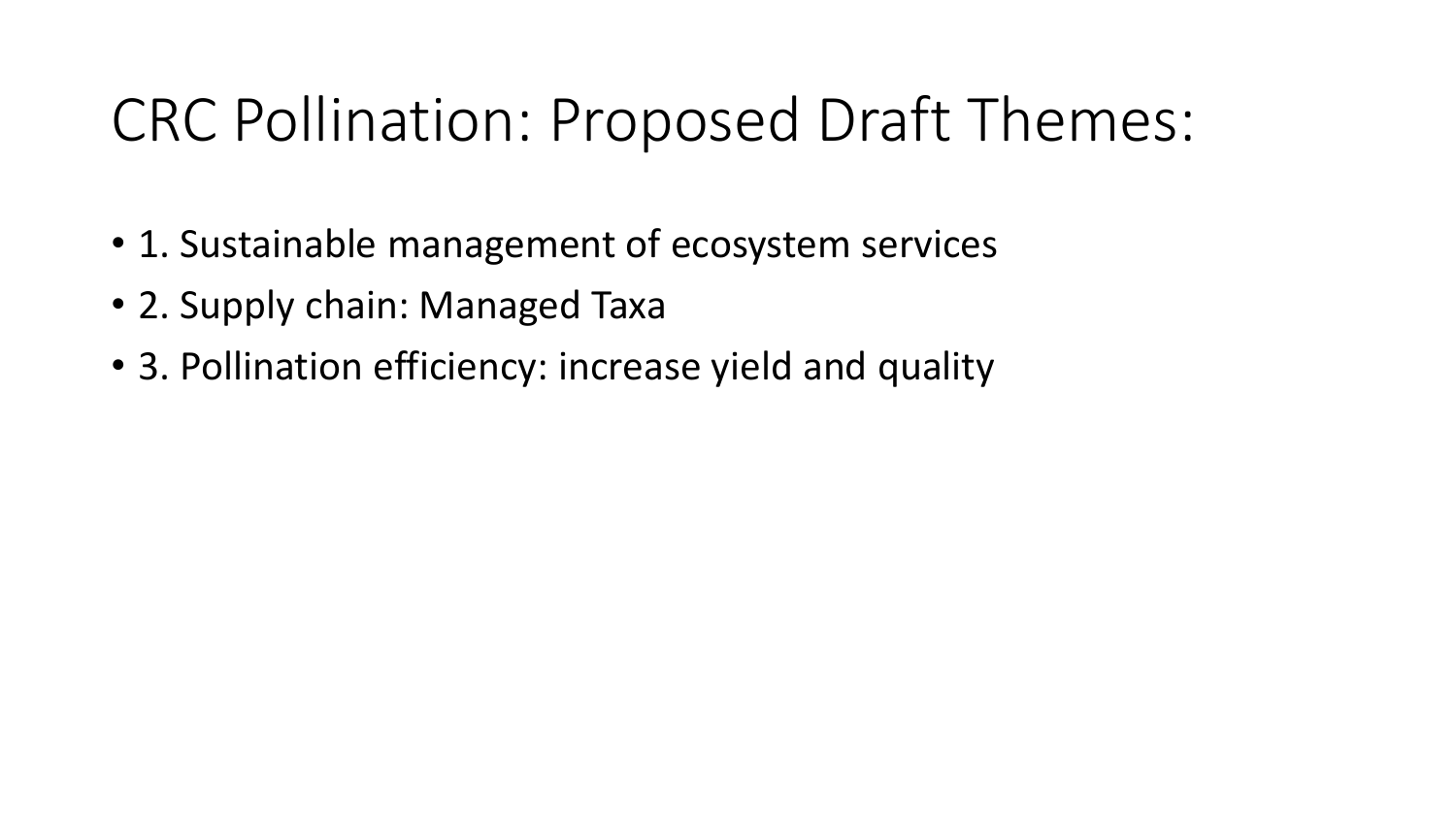# 1. Sustainable management of ecosystem services

### Diversity and conservation

Identity and conservation status; Management of threats to wild pollinators e.g. disease, habitat loss, fires, weeds, chemicals etc.

# Education, **Education**, **Education**, knowledge gaps

Identify tools and technologies needed : Mapping, Remote sensing, AI etc.

Interactions and management with other taxa and ecosystem services e.g. pest control

Insect and other Pollinators



Best practice

Community/Landscape/system approaches to management

Development of guidelines and policies to support pollinators and other beneficial taxa



Availability/quality of resource needs year round and in different habitats/land use types (larvae and adult)

## Pollinator health on farms

Mitigation measures to sustain/enhance populations i.e. habitat supplementation, provision of additional resources, floral strips, etc.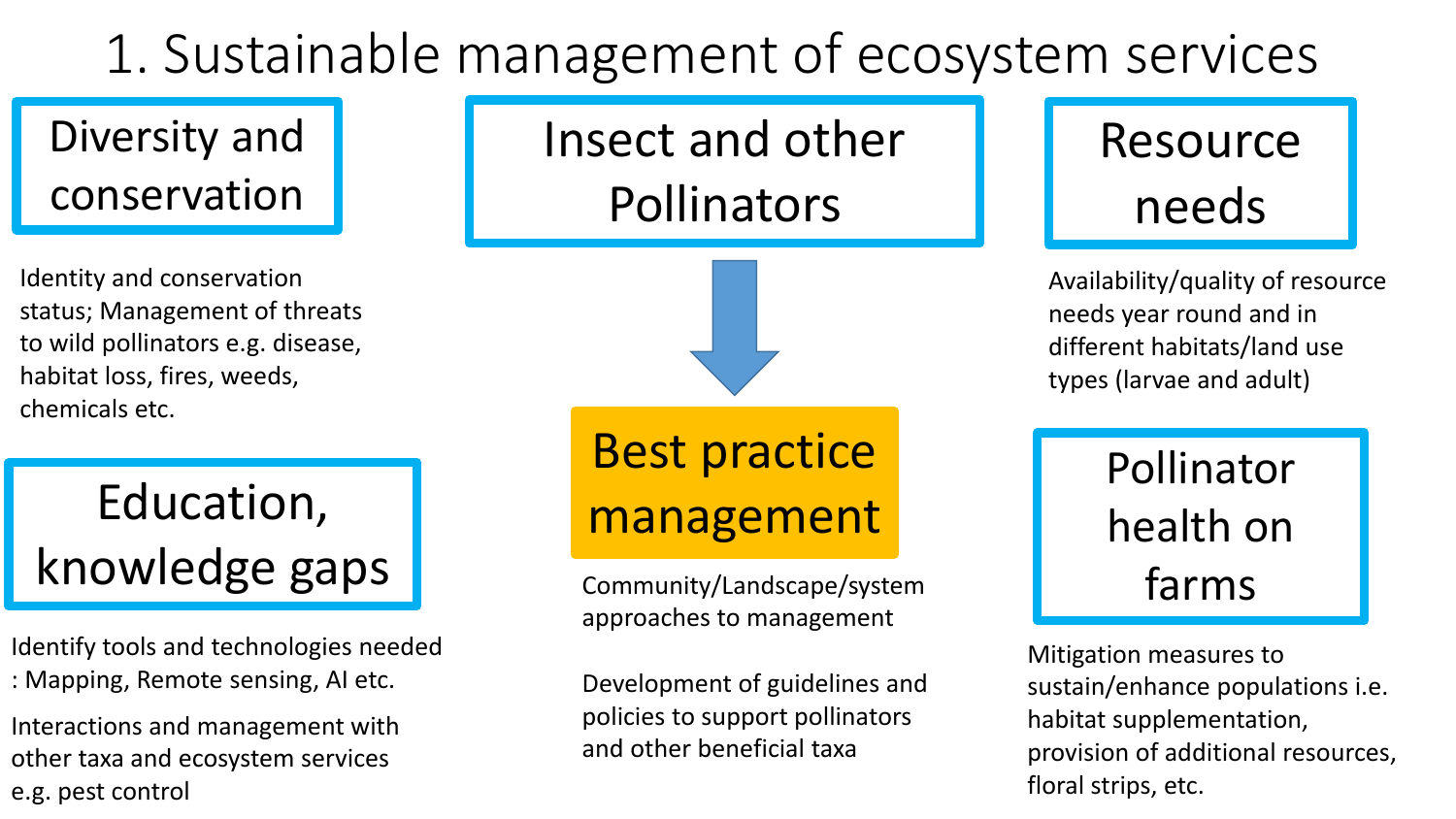# 2. Supply chain: Managed taxa

Managed taxa

### System development and optimisation

Improving cost efficiencies in supply chains; Brokering for pollinator supply; improved access to managed pollination services; breeding and control of populations

# Education, knowledge gaps

Identify tools and technologies needed Mapping, Remote sensing, AI etc.; upscaling to commercial

Best practice management

### Quality control

Quality control system to include pollination service delivery to crops; improving managed pollinator husbandry and nutrition to produce high quality stock

## Managed pollinator health

e.g. Disease; Year-round food supply for honey bees outside of crop flowering;